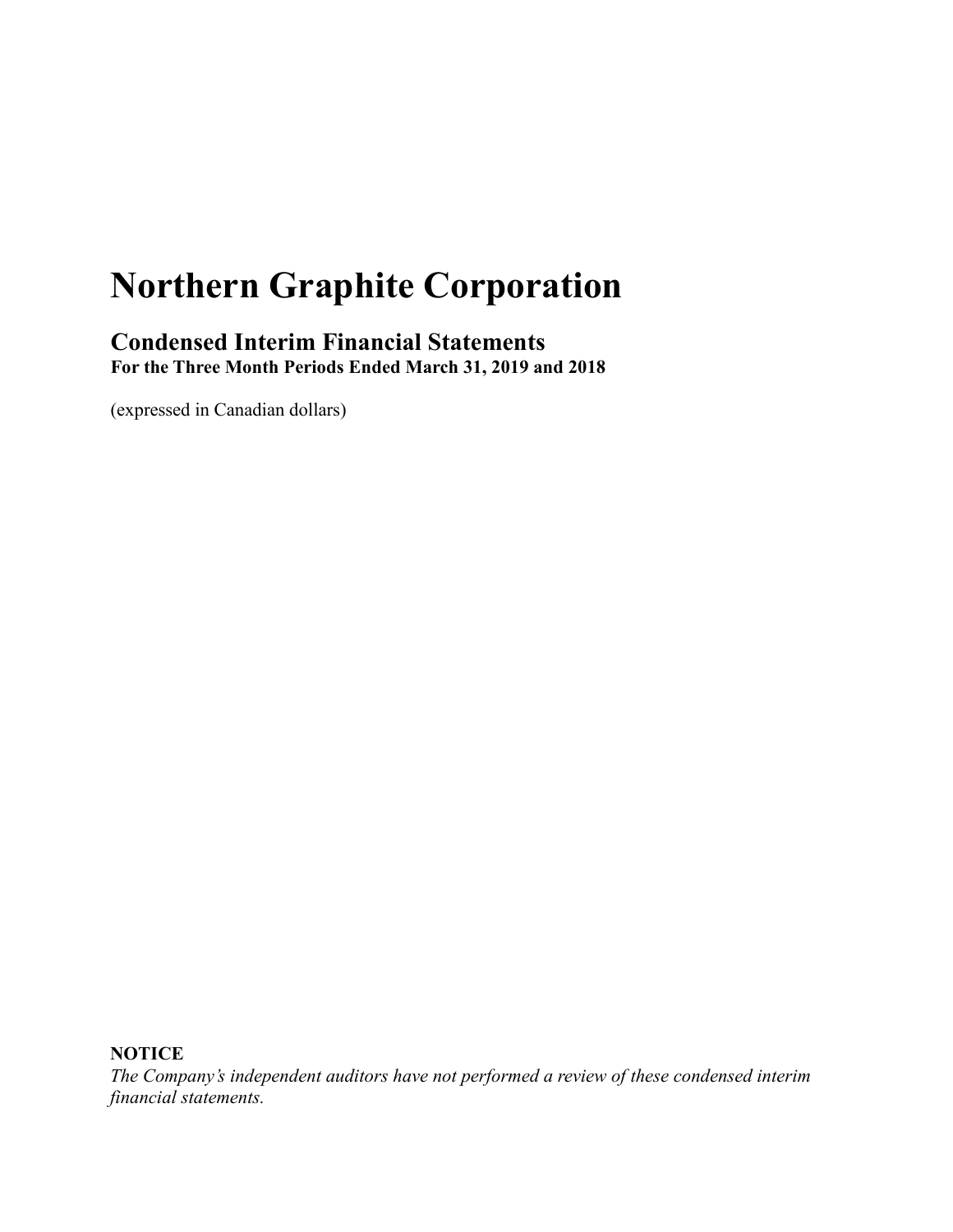# **Northern Graphite Corporation**

# **Unaudited Condensed Interim Statements of Financial Position**

(expressed in Canadian dollars)

|                                                | As at          | As at        |              |  |
|------------------------------------------------|----------------|--------------|--------------|--|
|                                                | March 31,      |              | December 31, |  |
|                                                | 2019           | 2018         |              |  |
|                                                | \$             | \$           |              |  |
| <b>Assets</b>                                  |                |              |              |  |
| Current                                        |                |              |              |  |
| Cash and cash equivalents                      | 2,106,520      | 2,370,622    |              |  |
| HST receivable                                 | 34,270         | 50,485       |              |  |
| Prepaid expenses and deposits                  | 117,451        | 109,555      |              |  |
|                                                | 2,258,241      | 2,530,662    |              |  |
| Reclamation deposit (note 11)                  | 831,631        | 829,131      |              |  |
| Property and equipment                         | 172,150        | 180,919      |              |  |
| Exploration and evaluation assets (note 4)     | 13,084,742     | 12,940,056   |              |  |
|                                                |                |              |              |  |
| Total assets                                   | 16,346,764     | 16,480,768   |              |  |
|                                                |                |              |              |  |
| <b>Liabilities</b>                             |                |              |              |  |
| <b>Current</b>                                 |                |              |              |  |
| Accounts payable and accrued liabilities       | 247,004        | 228,203      |              |  |
|                                                |                |              |              |  |
| Reclamation and close down provision (note 11) | 336,775        | 335,100      |              |  |
| <b>Total liabilities</b>                       | 583,779        | 563,303      |              |  |
|                                                |                |              |              |  |
| Shareholders' equity                           |                |              |              |  |
| Share capital (note 5)                         | 25,105,383     | 25,262,083   |              |  |
| Warrants (note 5)                              | 939,092        | 782,392      |              |  |
| Contributed surplus (note 5)                   | 2,561,163      | 2,543,346    |              |  |
| Accumulated deficit                            | (12, 842, 653) | (12,670,356) |              |  |
| Total shareholders' equity                     | 15,762,985     | 15,917,465   |              |  |
|                                                |                |              |              |  |
| Total liabilities and shareholders' equity     | 16,346,764     | 16,480,768   |              |  |

*The accompanying notes are an integral part of these condensed interim financial statements.*

**Approved by the Board of Directors and authorized for issue on May 22, 2019**

**(signed) Gregory Bowes (signed) Donald Christie Director**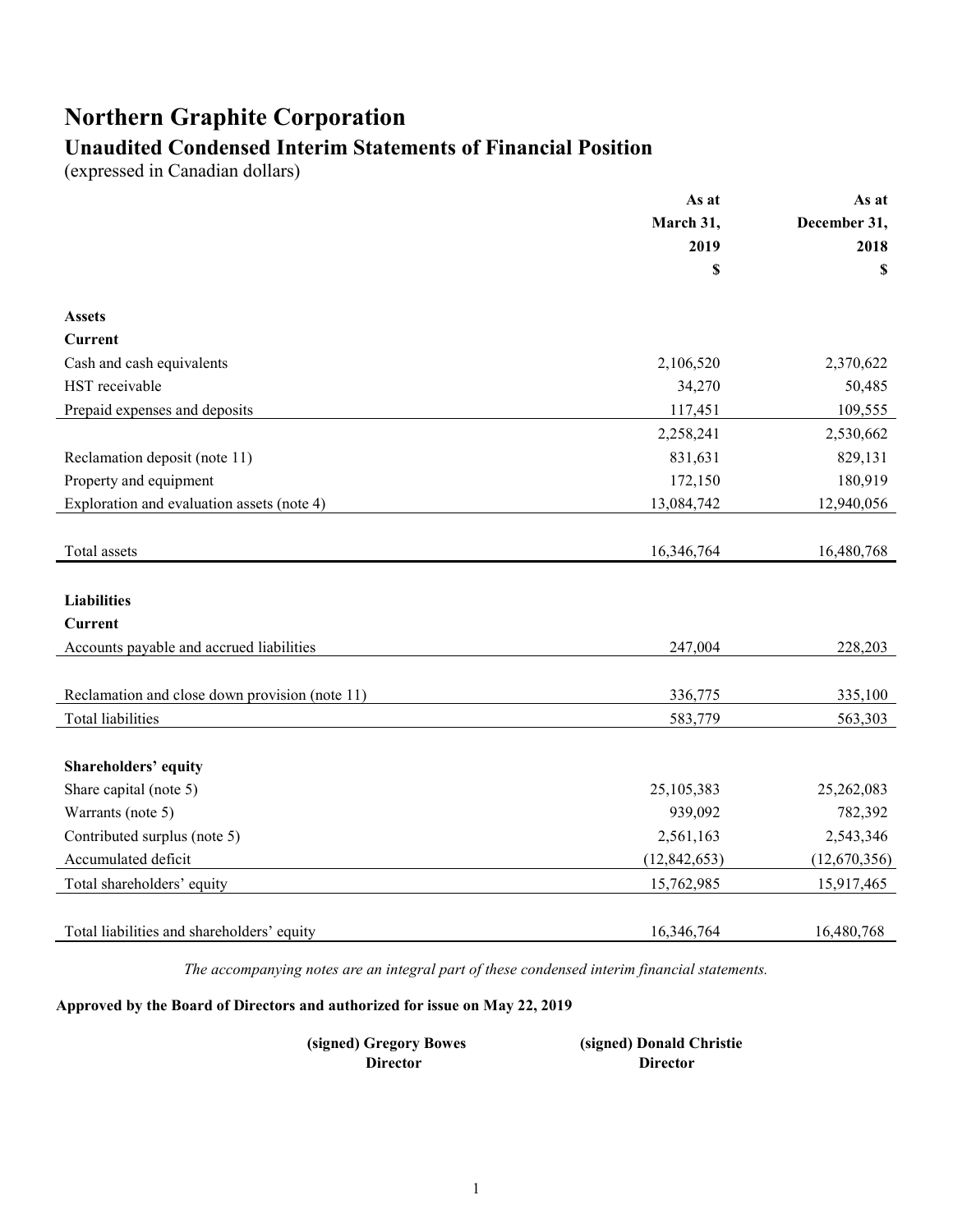# **Northern Graphite Corporation Unaudited Condensed Interim Statements of Loss and Comprehensive Loss**

(expressed in Canadian dollars)

|                                                       | Three months ended<br>March 31, |            |
|-------------------------------------------------------|---------------------------------|------------|
|                                                       | 2019                            | 2018       |
|                                                       | S                               | S          |
| General and administrative expenses                   |                                 |            |
| Legal and audit                                       | 7,712                           | 8,755      |
| Office, management and director fees (note 9)         | 108,109                         | 129,383    |
| Promotion and investor relations                      | 29,189                          | 91,863     |
| Regulatory and transfer agent                         | 12,972                          | 11,438     |
| Share-based payments (notes 5 and 9)                  | 17,817                          | 226,638    |
| Depreciation                                          | 8,769                           | 8,578      |
|                                                       | 184,568                         | 476,655    |
| <b>Loss from operations</b>                           | (184, 568)                      | (476, 655) |
| Interest income                                       | 12,271                          | 12,732     |
| Loss and comprehensive loss for the period            | (172, 297)                      | (463, 923) |
|                                                       |                                 |            |
| Loss per share – basic and diluted                    | (0.00)                          | (0.01)     |
| Weighted average number of shares – basic and diluted | 65,112,756                      | 64,713,318 |

*The accompanying notes are an integral part of these condensed interim financial statements.*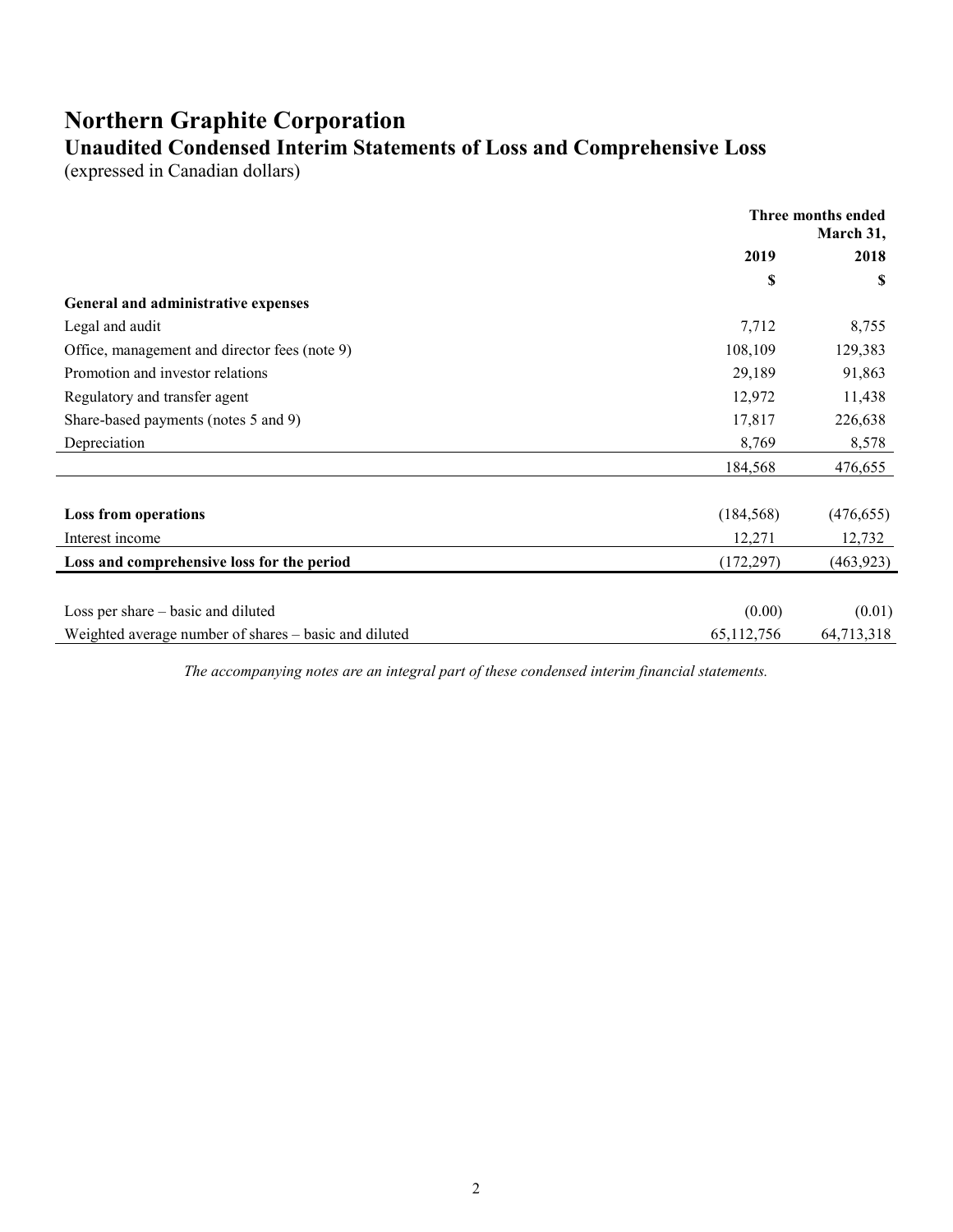# **Northern Graphite Corporation Unaudited Condensed Interim Statements of Changes in Shareholders' Equity**

(expressed in Canadian dollars)

|                                            | Number of  |                          |          | Contributed | Accumulated    |              |
|--------------------------------------------|------------|--------------------------|----------|-------------|----------------|--------------|
|                                            | shares     | Share capital            | Warrants | surplus     | deficit        | <b>Total</b> |
|                                            |            | Э                        | S        | S           |                | S            |
| <b>Balance, December 31, 2018</b>          | 65,112,756 | 25,262,083               | 782,392  | 2,543,346   | (12,670,356)   | 15,917,465   |
| Extension of warrant expiry (note 5)       |            | (156,700)                | 156,700  |             |                |              |
| Share-based payment expense (note 5 and 9) |            |                          |          | 17,817      |                | 17,817       |
| Loss and comprehensive loss for the period |            |                          |          |             | (172, 297)     | (172, 297)   |
| Balance, March 31, 2019                    | 65,112,756 | 25,105,383               | 939,092  | 2,561,163   | (12, 842, 653) | 15,762,985   |
|                                            |            |                          |          |             |                |              |
| <b>Balance, December 31, 2017</b>          | 64,674,006 | 25,033,021               | 857,892  | 2,415,093   | (11,764,075)   | 16,541,931   |
| Exercise of warrants (note 5)              | 438,750    | 190,752                  | (37,190) |             |                | 153,562      |
| Share-based payment expense (note 5 and 9) |            | $\overline{\phantom{a}}$ |          | 226,638     |                | 226,638      |
| Loss and comprehensive loss for the period |            |                          |          |             | (463,923)      | (463, 923)   |
| Balance, March 31, 2018                    | 65,112,756 | 25, 223, 773             | 820,702  | 2,641,731   | (12, 227, 998) | 16,458,208   |

*The accompanying notes are an integral part of these condensed interim financial statements.*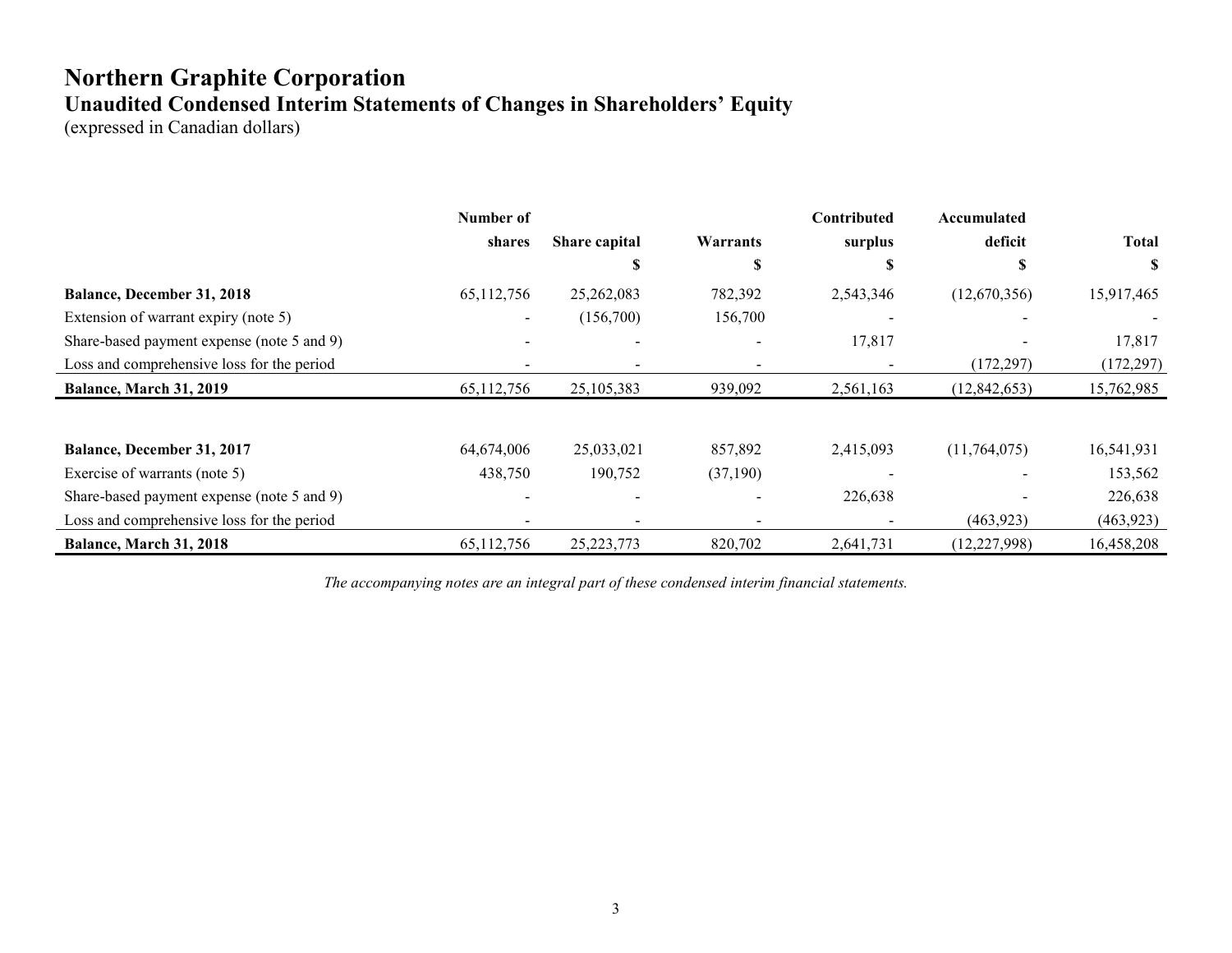# **Northern Graphite Corporation Unaudited Condensed Interim Statements of Cash Flows**

(expressed in Canadian dollars)

|                                                    | Three months ended<br>March 31, |            |
|----------------------------------------------------|---------------------------------|------------|
|                                                    | 2019                            | 2018       |
|                                                    | \$                              | \$         |
| Cash provided by (used in)                         |                                 |            |
| <b>Operating activities</b>                        |                                 |            |
| Loss for the period                                | (172, 297)                      | (463,923)  |
| Items not affecting cash:                          |                                 |            |
| Accretion of asset retirement obligation (note 11) | (825)                           |            |
| Depreciation                                       | 8,769                           | 8,578      |
| Share-based payments (note 5 and 9)                | 17,817                          | 226,638    |
| Change in non-cash working capital items:          |                                 |            |
| HST receivable                                     | 16,215                          | (2,904)    |
| Prepaid expenses and deposits                      | (7,896)                         | (48,956)   |
| Accounts payable and accrued liabilities           | (90, 476)                       | 47,343     |
| Net cash used in operating activities              | (228, 693)                      | (233, 224) |
|                                                    |                                 |            |
| <b>Financing activities</b>                        |                                 |            |
| Proceeds from the exercise of warrants (note 5)    |                                 | 153,562    |
| Net cash generated from financing activities       |                                 | 153,562    |
|                                                    |                                 |            |
| <b>Investing activities</b>                        |                                 |            |
| Exploration and evaluation costs (note 4)          | (35, 409)                       | (86, 846)  |
| Net cash used in investing activities              | (35, 409)                       | (86, 846)  |
|                                                    |                                 |            |
| Net decrease in cash and cash equivalents          | (264, 102)                      | (166, 508) |
| Cash and cash equivalents, beginning of period     | 2,370,622                       | 3,969,921  |
| Cash and cash equivalents, end of period           | 2,106,520                       | 3,803,413  |

Supplemental cash flow information (note 7)

*The accompanying notes are an integral part of these condensed interim financial statements.*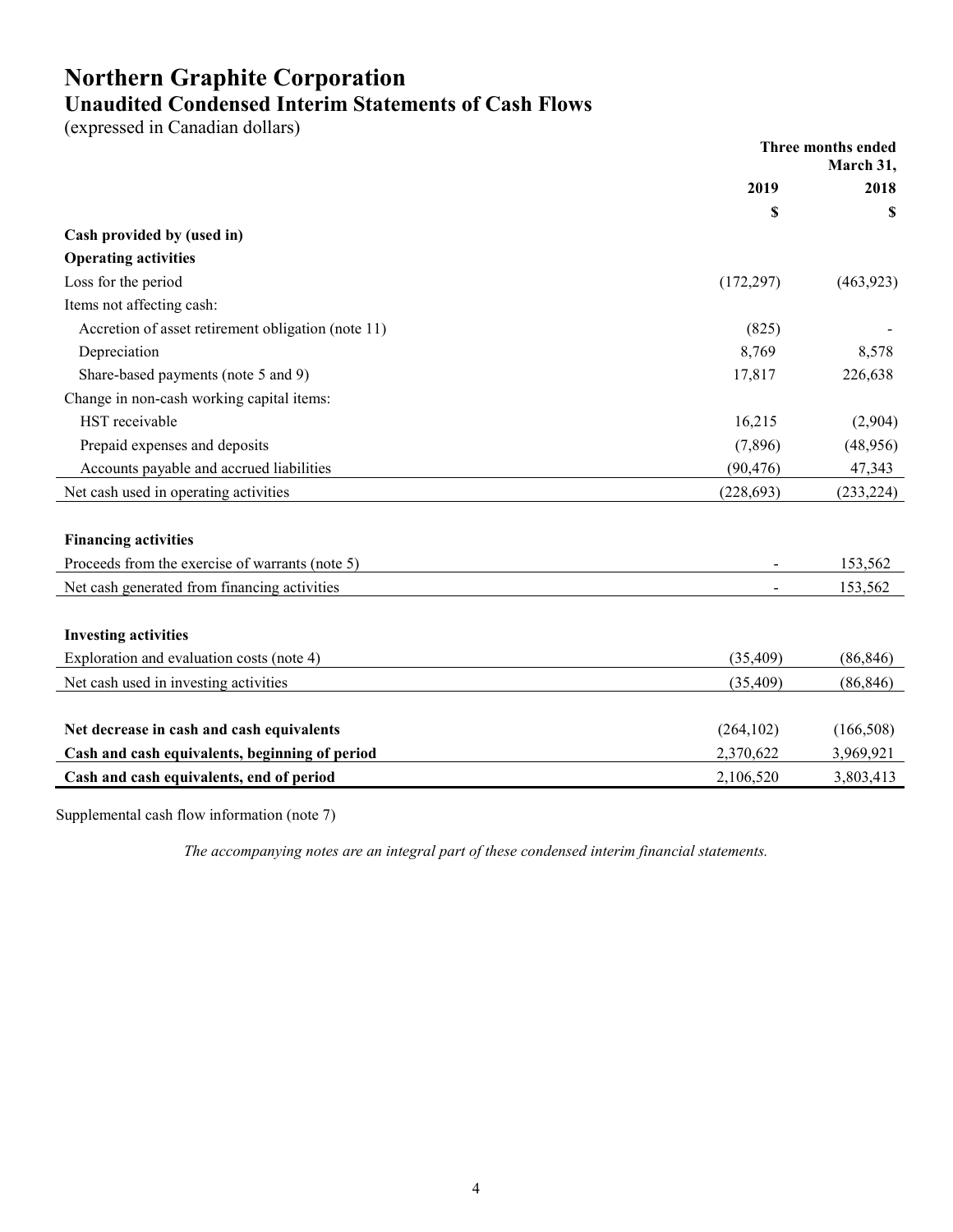(expressed in Canadian dollars)

# *1. Corporate information*

Northern Graphite Corporation ("Northern" or the "Company") was incorporated under the laws of the Province of Ontario on February 25, 2002. Northern holds a 100% interest in the Bissett Creek Graphite Property (the "Bissett Creek Property") and is listed on the TSX Venture Exchange (symbol "NGC").

The Company's address and head office is 290 Picton Avenue, Suite 201, Ottawa, Ontario K1Z 8P8 Canada.

# *2. Basis of preparation*

# a. *Statement of compliance*

These unaudited condensed interim financial statements for the three month period ended March 31, 2019 (the "Interim Financial Statements") have been prepared in accordance with International Accounting Standard 34, Interim Financial Reporting ("IAS 34"). These Interim Financial Statements do not include all the information and disclosures required in annual financial statements and should be read in conjunction with the Company's audited annual financial statements for the years ended December 31, 2018 and 2017, which have been prepared in accordance with IFRS.

The Interim Financial Statements were approved and authorized for issue by the Board of Directors on May 22, 2019.

# *b. Basis of measurement*

The Interim Financial Statements have been prepared on a historical cost basis except those accounts as noted in the financial instruments section (note 8). In addition, the Interim Financial Statements have been prepared using the accrual basis of accounting.

## *c. Going concern*

The Company is an exploration stage company that incurred a net loss of \$172,297 for the three month period ended March 31, 2019 (Year ended December 31, 2018 – \$1,037,290) and has accumulated a deficit of \$12,842,653 since the inception of the Company. As at March 31, 2019, the Company had working capital of \$2,011,237 (December 31, 2018 – \$2,302,459). The Company's ability to continue as a going concern is dependent upon its ability to raise additional capital to continue the development of the Bissett Creek Property. During the year ended December 31, 2017, the Company raised gross proceeds of \$4,562,190 through private placements of shares and warrants. Substantial additional capital is required to ultimately build a mine and processing plant on the Bissett Creek Property. There is a high degree of risk and many inherent uncertainties in the mining industry and there is no assurance management will be successful in its endeavours.

The Interim Financial Statements have been prepared on a going concern basis, which assumes that the Company will be able to continue in operation for the foreseeable future and will be able to realize its assets and discharge its liabilities and commitments in the normal course of business. The Company's management believes that it can continue to finance operating expenses over the next twelve months with funds on hand. Given the continuation of weak capital markets in the resource sector, there exists a material uncertainty as to the Company's ability to raise additional funds on favourable terms. The Company's discretionary activities have considerable scope for flexibility in terms of the amount and timing of expenditures. The Company will thoroughly assess all such activities before undertaking them in advance of additional financing being secured. The Company's Interim Financial Statements do not include any adjustments that might result from negative outcomes with respect to these uncertainties.

## *d. Functional and presentation currency*

The Company's functional and presentation currency is the Canadian dollar.

## *e. Critical accounting estimates and judgments*

The preparation of the Interim Financial Statements requires management to make estimates and judgments that affect the reported amounts of assets and liabilities at the date of the Interim Financial Statements, and revenues and expenses for the period. By their nature, these estimates and judgments are subject to uncertainty and the effect on the Interim Financial Statements of changes in such estimates in future periods could be significant. Actual results may differ from those estimates and judgments.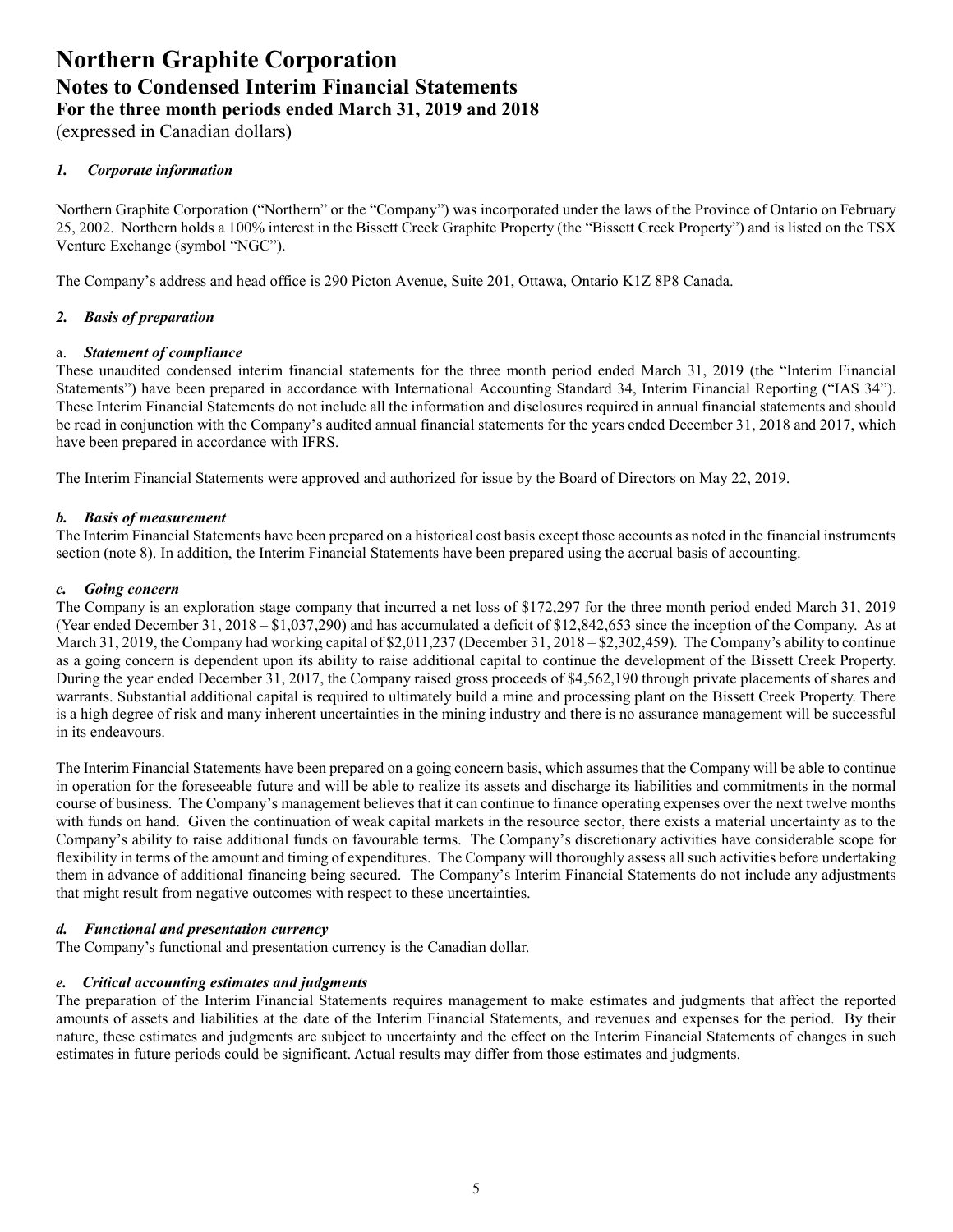(expressed in Canadian dollars)

*Significant estimates used in the preparation of the Interim Financial Statements include, but are not limited to:* 

- (i) asset carrying values and impairment charges;
- (ii) the economic recoverability of exploration expenditures incurred and the probability of future economic benefits from development expenditures incurred;
- (iii) the expected costs of asset retirement obligations; and
- (iv) the calculation of share-based compensation and the valuation of warrants which includes the assumptions used in the Black-Scholes option pricing model including volatility, estimated forfeiture rates and expected time until exercise.

*Significant judgments used in the preparation of these Interim Financial Statements include, but are not limited to:* 

- (i) those relating to the assessment of the Company's ability to continue as a going concern;
- (ii) the useful lives and related depreciation of property and equipment;
- (iii) the identification of separately identifiable components in property and equipment where their respective cost is significant in comparison to the total cost;
- (iv) the classification of expenditures as exploration and evaluation assets; and
- (v) the recognition of deferred tax.

# *3. Significant accounting policies*

These Interim Financial Statements have been prepared using accounting policies that are consistent with those used in the preparation of the Company's audited annual financial statements for the years ended December 31, 2018 and 2017.

## **Recent and future accounting standards**

Certain pronouncements were issued by the International Accounting Standards Board ("IASB") or the International Financial Reporting Interpretations Committee ("IFRIC") that are mandatory for accounting periods after December 31, 2018. Pronouncements that are not applicable or do not have a significant impact to the Company have been excluded from the discussion below.

IFRS 9, Financial Instruments (effective January 1, 2018) introduced new requirements for the classification and measurement of financial assets and replaced IAS 39. IFRS 9 uses a single approach to determine whether a financial asset is measured at amortized cost or fair value, replacing the multiple classification options available in IAS 39. The Company adopted the new standard effective January 1, 2018. The adoption of IFRS 9 had no impact on the Company's results of operations, financial position, and disclosures.

IFRS 15, Revenue from Contracts with Customers provides a single principle-based framework to be applied to all contracts with customers. IFRS 15 replaces the previous revenue standard IAS 18, Revenue, and the related Interpretations on revenue recognition. The standard scopes out contracts that are considered to be lease contracts, insurance contracts and financial instruments. The new standard is a control-based model as compared to the existing revenue standard which is primarily focused on risks and rewards. Under the new standard, revenue is recognized when a customer obtains control of a good or service. Transfer of control occurs when the customer has the ability to direct the use of and obtain the benefits of the good or service. This standard was effective for reporting periods beginning on or after January 1, 2018. The adoption of IFRS 15 had no impact on the Company's results of operations, financial position, and disclosures.

IFRS 16, Leases, was issued by the IASB in January 2016. The new standard brings most leases on balance sheet for lessees under a single model, eliminating the distinction between operating and finance leases. Lessor accounting however remains largely unchanged and the distinction between operating and finance leases is retained. This standard is effective for annual reporting periods beginning on or after January 1, 2019. Early adoption is permitted if IFRS 15 has also been adopted. The Company adopted IFRS 16 effective January 1, 2019 and there has been no impact of adoption of IFRS 16 on its financial statements.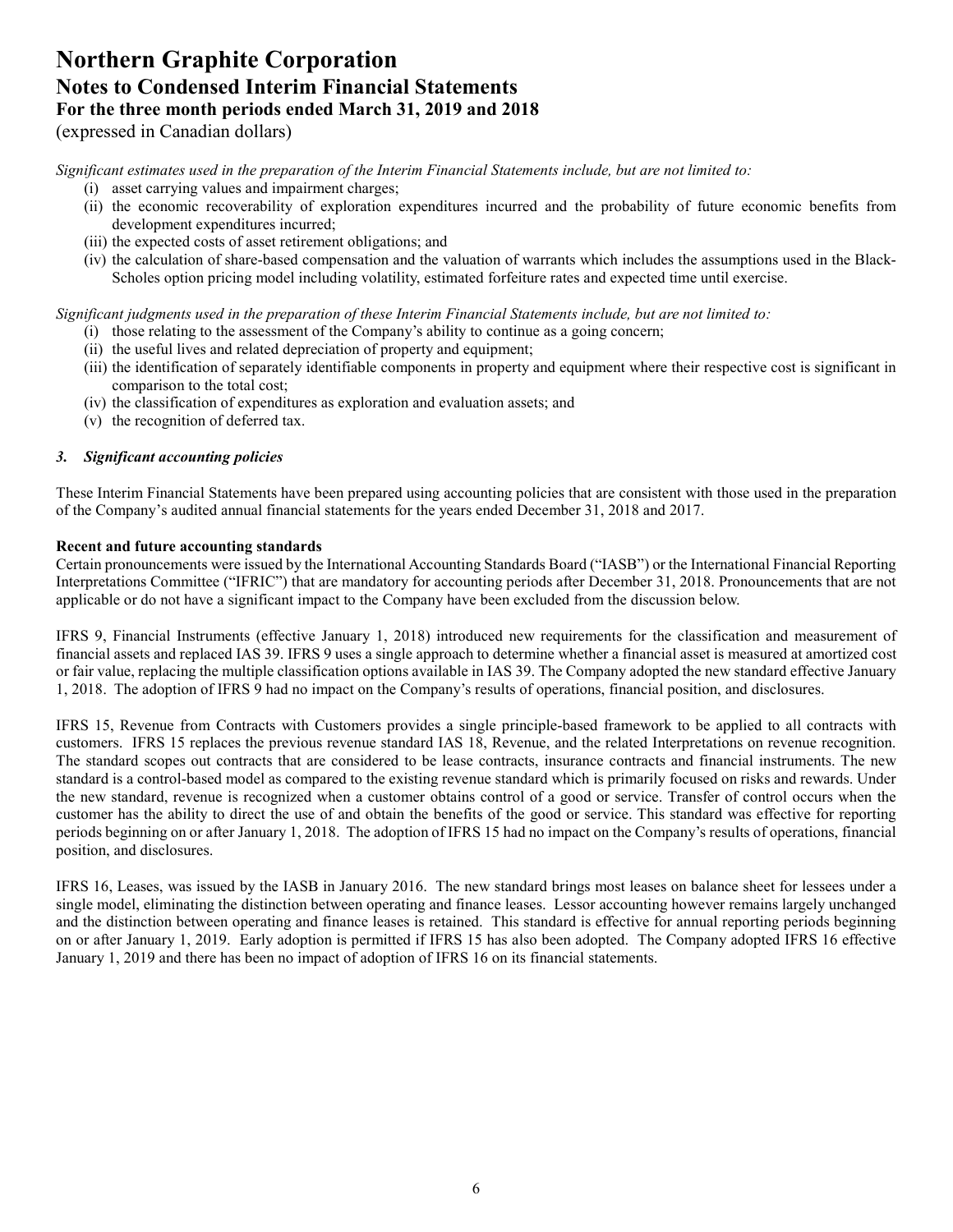(expressed in Canadian dollars)

# *4. Exploration and evaluation assets*

The Company has a 100% interest in the Bissett Creek Property which consists of a 1,938 hectare mining lease, expiring in June, 2034, a 565 hectare mining lease, expiring in August, 2035, and 52 cells under Ontario's new claim system totaling approximately 1,159 hectares. All leases and cells are located in the United Townships of Head, Clara and Maria, in the County of Renfrew, Ontario. As of March 31, 2019, accumulated costs with respect to the Bissett Creek Property consisted of the following:

|                                                                                      | <sup>\$</sup> |
|--------------------------------------------------------------------------------------|---------------|
| <b>Balance, December 31, 2018</b>                                                    | 12,940,056    |
| Exploration and evaluation expenditures made from January 1, 2019 to March 31, 2019: |               |
| Environmental and mine permitting                                                    | 76,269        |
| Feasibility study                                                                    | 35,326        |
| <b>First Nations consultations</b>                                                   | 2,019         |
| Site and royalties                                                                   | 31,072        |
| Balance, March 31, 2019                                                              | 13.084.742    |

As of March 31, 2018, accumulated costs with respect to the Bissett Creek Property consisted of the following:

| <b>Balance, December 31, 2017</b>                                                    | 11,917,905 |
|--------------------------------------------------------------------------------------|------------|
| Exploration and evaluation expenditures made from January 1, 2018 to March 31, 2018: |            |
| Engineering                                                                          | 12,106     |
| Feasibility study                                                                    | 10,505     |
| Metallurgical                                                                        | 38,196     |
| Product sales and marketing                                                          | 13,578     |
| Site and royalties                                                                   | 22,904     |
| Balance, March 31, 2018                                                              | 12,015,194 |

The Company is required to make royalty payments of \$20 per ton of graphite concentrate produced to the previous owners and is subject to a 2.5% net smelter return payable on any other minerals derived and sold from the Bissett Creek Property. An advance royalty of \$27,000 per annum is payable in semi-annual installments and is recorded in exploration and evaluation assets. The advance will be credited against any future royalty payments.

## *5. Share capital*

## **Authorized**

The Company is authorized to issue an unlimited number of common shares.

## **Warrants and compensation options**

Information with respect to the Company's warrants and compensation options is presented below:

|                                                      |           | Weighted |
|------------------------------------------------------|-----------|----------|
|                                                      |           | average  |
|                                                      |           | exercise |
|                                                      | Number of | price    |
|                                                      | warrants  |          |
| Balance, December 31, 2017                           | 6,930,608 | 0.47     |
| Compensation options exercised                       | (438,750) | 0.35     |
| Compensation options expired                         | (291,370) | 0.60     |
| <b>Balance, December 31, 2018 and March 31, 2019</b> | 6,200,488 | 0.47     |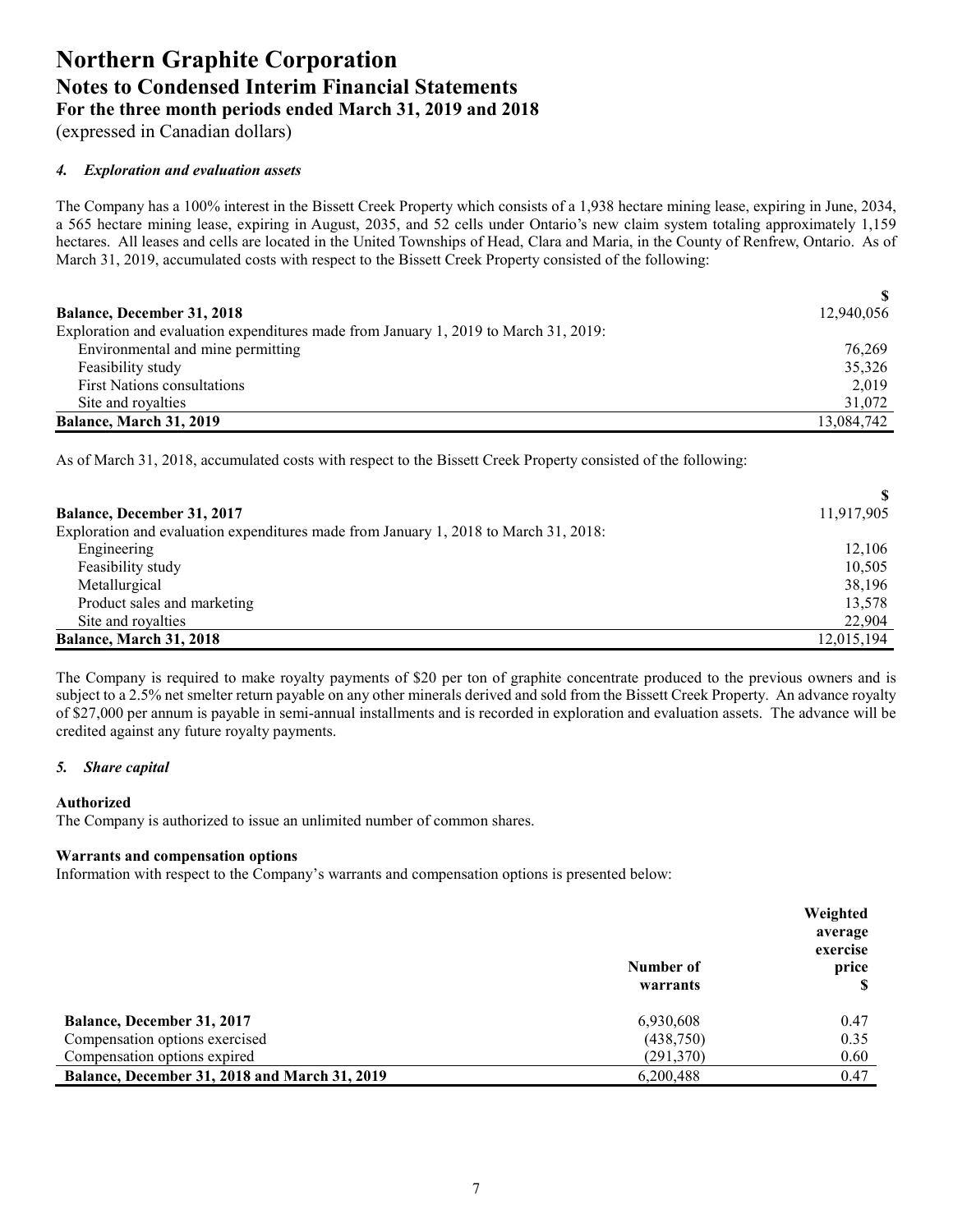(expressed in Canadian dollars)

A summary of the Company's warrants and compensation options outstanding at March 31, 2019 is presented below:

| <b>Exercise price</b> | Number of<br>warrants<br>outstanding | <b>Expiry date</b> |
|-----------------------|--------------------------------------|--------------------|
| \$0.40                | 3,909,166                            | March 24, 2021     |
| \$0.60                | 2,291,322                            | November 22, 2019  |
|                       | 6,200,488                            |                    |

As at March 31, 2019, the weighted average remaining contractual life of warrants outstanding is 1.49 years. During January 2019, the Company extended the expiry date of the 3,909,166 warrants exercisable at \$0.40 from March 24, 2019 to March 24, 2021. No warrants or compensation options were issued during the year ended December 31, 2018 or during fiscal 2019 to date.

#### **Stock options**

The Company has adopted a stock option plan (the "Option Plan") for directors, officers, employees and consultants of the Company. Under the Option Plan, the Company may grant non-transferable stock options to purchase common shares of the Company for a period of up to ten years from the date of the grant. The maximum number of common shares reserved for issuance under the Option Plan together with any common shares reserved for issuance pursuant to any other stock options may not exceed 10% of the issued and outstanding common shares of the Company.

A summary of the Option Plan activity is presented below:

|                                   | Number of<br>options | Weighted average<br>exercise price |
|-----------------------------------|----------------------|------------------------------------|
| <b>Balance, December 31, 2017</b> | 3,575,000            | 0.53                               |
| Granted                           | 800,000              | 0.50                               |
| Forfeited                         | (375,000)            | 0.55                               |
| <b>Balance, December 31, 2018</b> | 4,000,000            | 0.53                               |
| Granted                           | 150,000              | 0.25                               |
| Balance, March 31, 2019           | 4,150,000            | 0.52                               |

A summary of the Company's outstanding stock options at March 31, 2019 is presented below:

| <b>Exercise price</b> | <b>Stock options</b><br>outstanding | <b>Stock options</b><br>exercisable | <b>Expiry date</b> |
|-----------------------|-------------------------------------|-------------------------------------|--------------------|
| \$0.25                | 150,000                             | 150.000                             | January 21, 2024   |
| \$0.50                | 500,000                             | 500,000                             | June 25, 2019      |
| \$0.50                | 2,200,000                           | 2,200,000                           | April 27, 2021     |
| \$0.50                | 200,000                             | 200,000                             | November 27, 2022  |
| \$0.50                | 600,000                             | 550,000                             | January 12, 2023   |
| \$0.70                | 100,000                             | 100,000                             | June 25, 2019      |
| \$0.70                | 400,000                             | 400,000                             | January 9, 2020    |
|                       | 4,150,000                           | 4,100,000                           |                    |

The weighted average remaining contractual life of stock options outstanding is 2.11 years. As at December 31, 2018, a total of 3,900,000 stock options were exercisable. During January 2019, the Company granted 150,000 stock options exercisable at \$0.25 per share to a director of the Company. These stock options expire on January 21, 2024.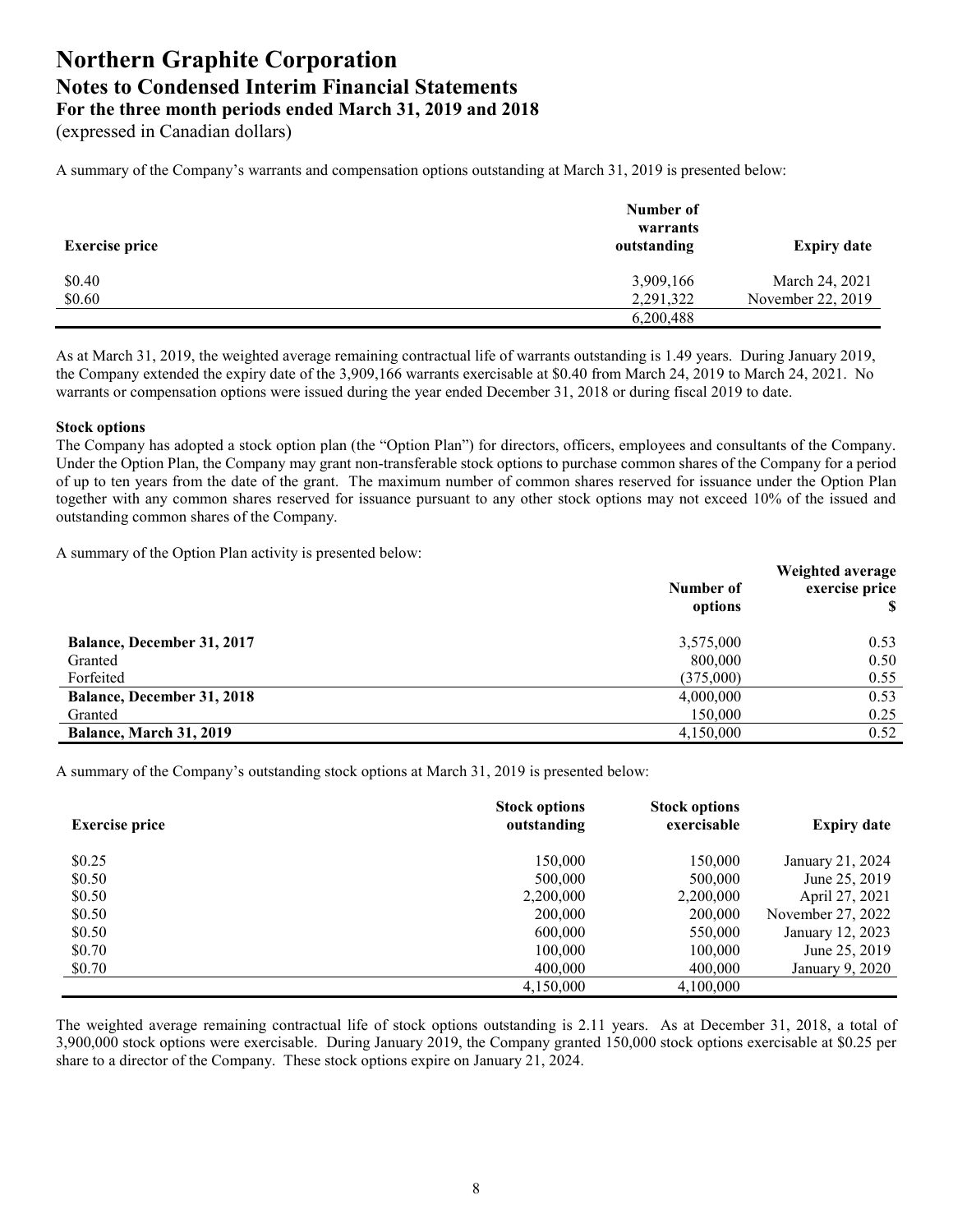(expressed in Canadian dollars)

The values of stock options determined during the three month period ended March 31, 2019 and the year ended December 31, 2018 utilized the Black-Scholes option pricing model with input factors and assumptions as follows:

|                                                   | Three months ended<br>March 31,<br>2019 | <b>Year ended</b><br>December 31,<br>2018 |
|---------------------------------------------------|-----------------------------------------|-------------------------------------------|
| Stock options granted during the period           | 150,000                                 | 800,000                                   |
| Weighted-average exercise price                   | \$0.25                                  | \$0.50                                    |
| Expected stock option life $(1)$                  | 5 years                                 | 5 years                                   |
| Expected volatility <sup>(2)</sup>                | 82.5%                                   | 75.1%                                     |
| Risk-free interest rate $(3)$                     | 1.83%                                   | 1.61%                                     |
| Dividend yield                                    | Nil                                     | Nil                                       |
| Forfeiture rate                                   | Nil                                     | Nil                                       |
| Weighted-average fair value (Black-Scholes value) | \$0.10                                  | \$0.33                                    |

1. The Company estimates the expected stock option life (estimated period of time outstanding prior to exercise) based on the contractual term to expiry of stock options until such time that the Company can base its estimate on historical information pertaining to the Company's stock option exercise history.

2. The expected volatility was based on the Company's common share trading history over a period equal to the expected stock option life.

3. The risk-free interest rate is based on the yield of a Government of Canada marketable bond in effect at the time of grant with a term to maturity commensurate with the expected life of the stock option.

As at March 31, 2019, there was \$3,101 (December 31, 2018 – \$6,338) of unrecognized share-based compensation costs related to unvested stock option awards granted under the Option Plan.

#### **Contributed surplus**

| <b>Balance, December 31, 2017</b> | 2,415,093 |
|-----------------------------------|-----------|
| Share-based compensation          | 259,262   |
| Expiry of stock options           | (131,009) |
| <b>Balance, December 31, 2018</b> | 2,543,346 |
| Share-based compensation          | 17,817    |
| Balance, March 31, 2019           | 2,561,163 |

Contributed surplus as at March 31, 2019 and December 31, 2018 consists of a share-based payment reserve related to stock options issued under the Option Plan.

## *6. Capital disclosures*

The Company's capital consists of the equity attributable to the common shareholders, comprised of share capital and accumulated deficit. The Company's objective when managing capital is to safeguard the Company's ability to continue as a going concern so that it can continue to explore and develop its mineral resource property for the benefit of its shareholders. The Company manages its capital structure and makes adjustments based on the funds available to the Company in light of changes in economic conditions. The Board of Directors does not establish quantitative return on capital criteria for management, but rather relies on the expertise of the Company's management to sustain the future development of the Company. In order to facilitate the management of its capital requirements, the Company prepares annual expenditure budgets that consider various factors, including successful capital deployment and general industry conditions. Management reviews its capital management approach on an ongoing basis and believes that this approach, given the relative size of the Company, is reasonable.

As the Company is an exploration stage company, it has no revenues and its principal source of capital is from the issue of common shares. In order to achieve its objectives, the Company will spend its existing working capital and raise additional funds as required.

The Company is not subject to externally imposed capital requirements and there were no changes to the Company's approach to capital management during the periods presented in these Interim Financial Statements.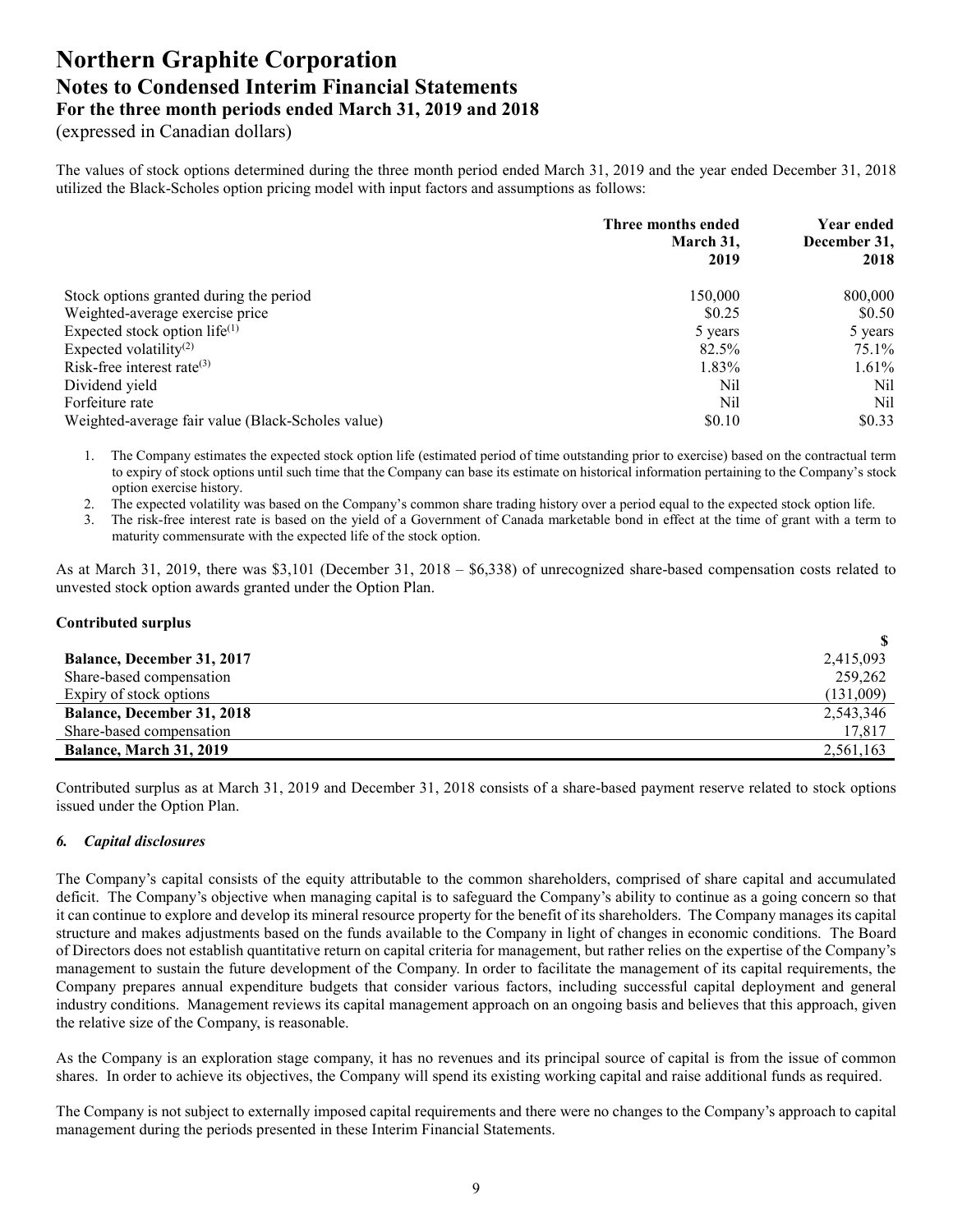(expressed in Canadian dollars)

# *7. Supplemental cash flow information*

Non-cash transactions not reflected in the statements of cash flows are as follows:

|                                                                              | Three months ended<br>March 31,<br>2018 | Three months ended<br>March 31,<br>2018 |
|------------------------------------------------------------------------------|-----------------------------------------|-----------------------------------------|
| Exploration and evaluation costs in accounts payable and accrued liabilities | 109.277                                 | 10.443                                  |

# *8. Financial instruments and risk management*

#### **Fair value**

Certain of the Company's accounting policies and disclosures require the determination of fair value. Fair value represents the amount at which a financial instrument could be exchanged between willing parties, based on current markets for instruments with the same risk, principal and remaining maturity. Fair value estimates are based on quoted market values and other valuation methods. Fair values have been determined for measurement and/or disclosure purposes based on the fair value hierarchy contained in the Company's financial instrument accounting policy. When applicable, further information about the assumptions made in determining fair values is disclosed in the notes specific to that asset or liability.

At March 31, 2019 and December 31, 2018, the levels in the fair value hierarchy into which the Company's financial assets and liabilities are measured and recognized on the statement of financial position at fair value on a recurring basis are categorized as follows:

|                           | Category | As at March 31,<br>2019 | As at December 31,<br>2018 |
|---------------------------|----------|-------------------------|----------------------------|
| Cash and cash equivalents | Level 1  | 2,106,520               | 2,370,622                  |

At March 31, 2019 and December 31, 2018, there were no financial assets and liabilities measured and recognized at fair value on a non-recurring basis. The Company's policy for determining when a transfer occurs between levels in the fair value hierarchy is to assess the impact at the date of the event or the change in circumstances that could result in a transfer. There were no transfers between Level 1, Level 2 and Level 3 during the periods presented in these Interim Financial Statements. At March 31, 2019 and December 31, 2018, there were no financial assets or liabilities measured and recognized in the statements of financial position at fair value that would be categorized as Level 2 or Level 3 in the fair value hierarchy.

The carrying value of cash and cash equivalents and accounts payable and accrued liabilities approximates fair value due to the shortterm nature of these financial instruments. The carrying value of the reclamation deposit approximates its fair value as it bears a market rate of interest.

## **Currency risk**

As the majority of the Company's expenditures are in Canadian dollars, the Company limits its exposure to currency risk by maintaining its cash and cash equivalents in Canadian dollars. The Company periodically carries a portion of its accounts payable and accrued liabilities in US dollars, and is subject to currency risk on these balances. However, the Company considers this risk to be minimal.

## **Credit risk**

Credit risk is the risk of a loss if a counterparty to a financial instrument fails to meet its contractual obligations. The Company limits its exposure to credit risk by holding its cash in deposits with high credit quality Canadian financial institutions, and considers this risk to be minimal.

## **Liquidity risk**

Liquidity risk is the risk that the Company will not be able to meet is financial obligations as they come due. The Company manages its liquidity risk through the management of its capital structure. Further discussion on liquidity and management's plans are outlined in note 2.